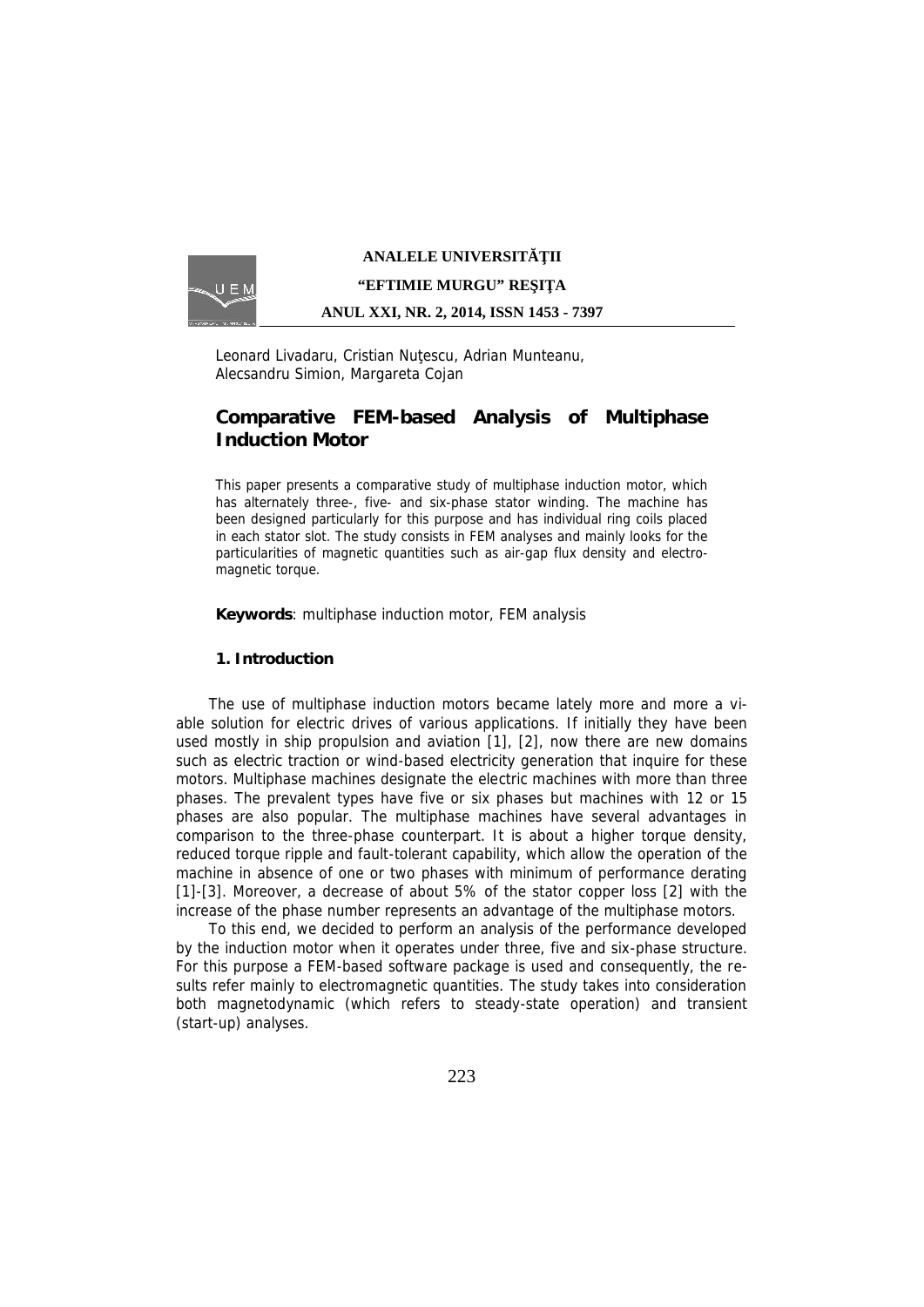### **2. Design and specific features of induction motor.**

In order to run a comparative analysis, which requires a significant number of common elements, the design of the motor started somehow unusual by imposing the usual rated parameters (power, voltage, frequency, speed – see Table 1), but also the number of stator slots  $(Z_1)$ . We had in mind a stator winding with an integer value of the number of slots per pole and per phase (q) for all three variants. Since the well-known expression is  $Z_1 = 2p \cdot m_1 \cdot q$ , where p is the number of pole pairs and *m<sup>1</sup>* is the number of phases, then the minimum number of stator slots is  $Z_1$ =60. Table 2 presents the main geometrical parameter of the motor and Figure 1, a general view of the dismantled rotor and stator.

|                              | Table 1.       |
|------------------------------|----------------|
| Parameter                    | Value          |
| Output power, P <sub>n</sub> | 75 kW          |
| Line voltage (Y connection)  | 750 V          |
| Frequency                    | 50 Hz          |
| Pole number                  | $\mathfrak{D}$ |
| Rated torque                 | 245 Nm         |
| Rated line current           | 67 A           |





**Figure 1.** Motor geometry.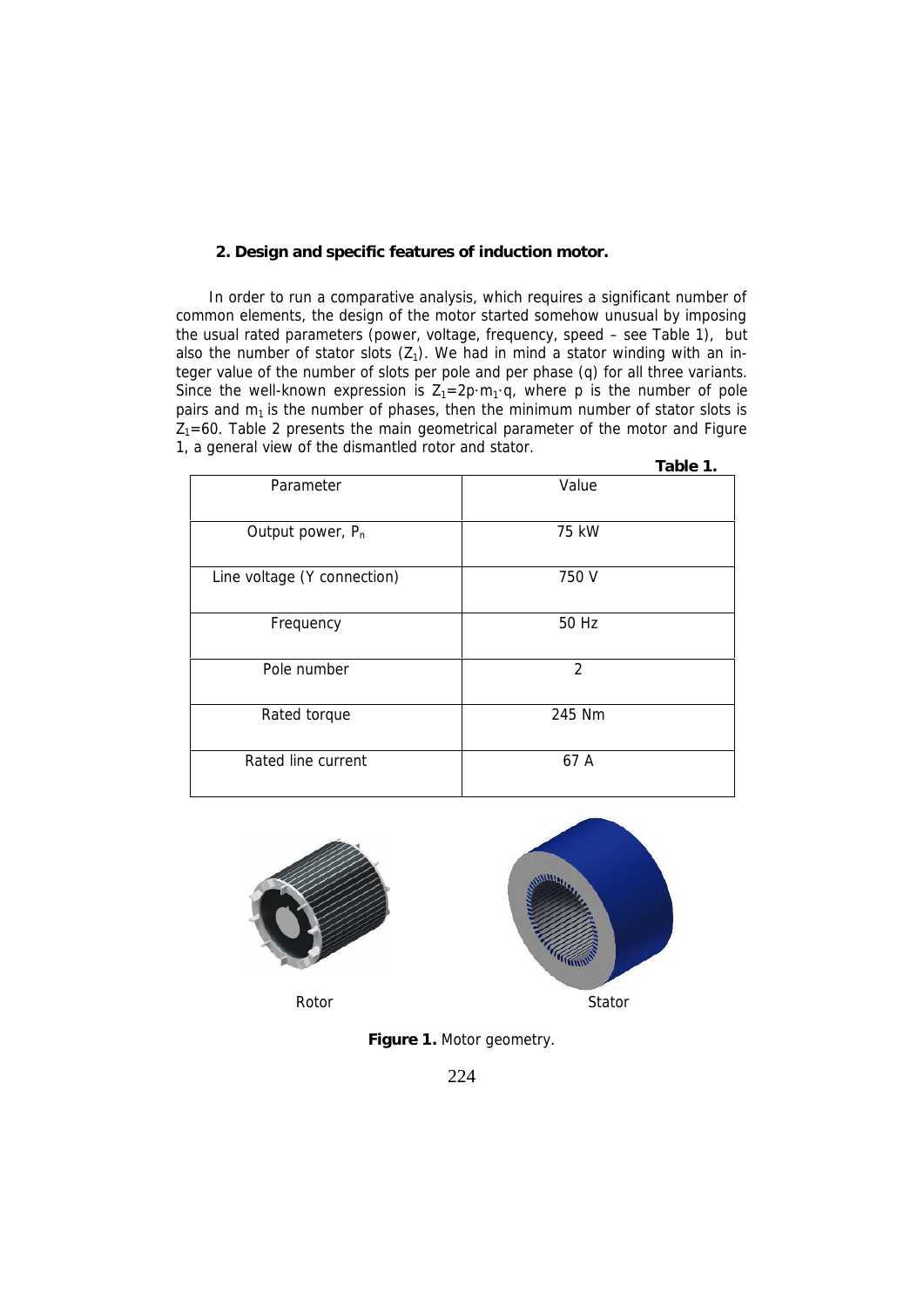|                                         | Table 2.  |
|-----------------------------------------|-----------|
| Parameter                               | Value     |
| Outer stator diameter, D <sub>1ex</sub> | 350 mm    |
| Inner stator diameter, D <sub>1in</sub> | 215 mm    |
| Length, L                               | 200 mm    |
| Air-gap width,                          | $0.55$ mm |
| Outer rotor diameter, D <sub>2ex</sub>  | 213.9 mm  |
| Inner rotor diameter, $D_{2in}$         | 160 mm    |
| Stator slots number                     | 60        |
| Rotor slots number                      | 48        |
| Number of turns per coil                | 6         |

The most "delicate" issue of the design process consists in stator winding structure. Previous research reports show the particularities of multiphase windings [4]. Our motor is somehow special since it must equally offer the possibility of obtaining the three variants, which means:

- three phases 120° electrical degrees shifted in space;
- five phases 72° electrical degrees shifted in space;
- six phases 60° electrical degrees shifted in space.

A picture of the position of the phases on the periphery of the stator is presented in Figure 2.a. remark has to be made for the six-phase machine. Since the stator winding is a single layer one, it is impossible to build the regular structure, which involves two three-phase systems placed in opposition (180° electrical degrees of space lagging). We have adopted a second solution, often used in supply of the six-phase motors by means of frequency converters, which implies a 30° displacement of the two systems.

The obtaining of the three variants is practically impossible (or is very complicated) if the stator has a lap winding. On the contrary, if the winding is a ring one with individual coils placed in the slots, then different connections can be easily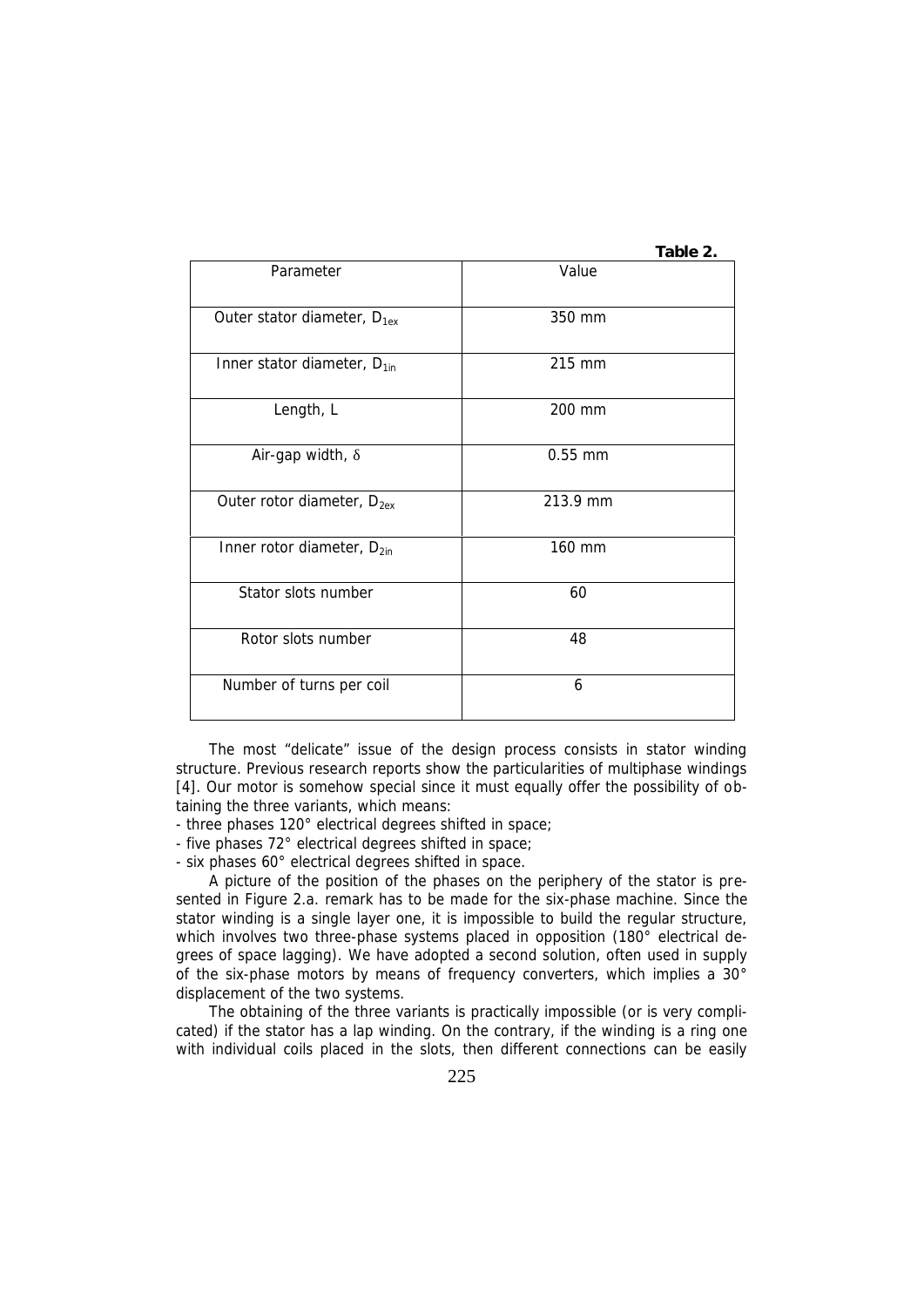done and the achieving of any type of structure is feasible. Practically, the ring winding eliminates the concept of "winding pitch". As consequence, the stator winding of our motor contains 60 ring coils made of 6 turns, Figure 3.a.

Usually the use of ring coils is avoided since one considers that the length of active parts in comparison to frontal (inactive) parts is smaller (Figure 3b) and the copper consumption is not effective. However, particular structures prove the contrary. When the magnetic circuit has a much higher diameter in comparison to its length and the machine has a lower number of poles (for example  $2p=2$  but sometimes even 2p=4) then the frontal parts become longer for a lap winding [5]. In our case, for example, a calculus proved that the ring coils have a frontal part 23% shorter than lap winding.



**Figure 3.** Details on stator winding.

**3. FEM-study results and discussion.**

The Finite Element Method (FEM or FEA) is the numerical method most used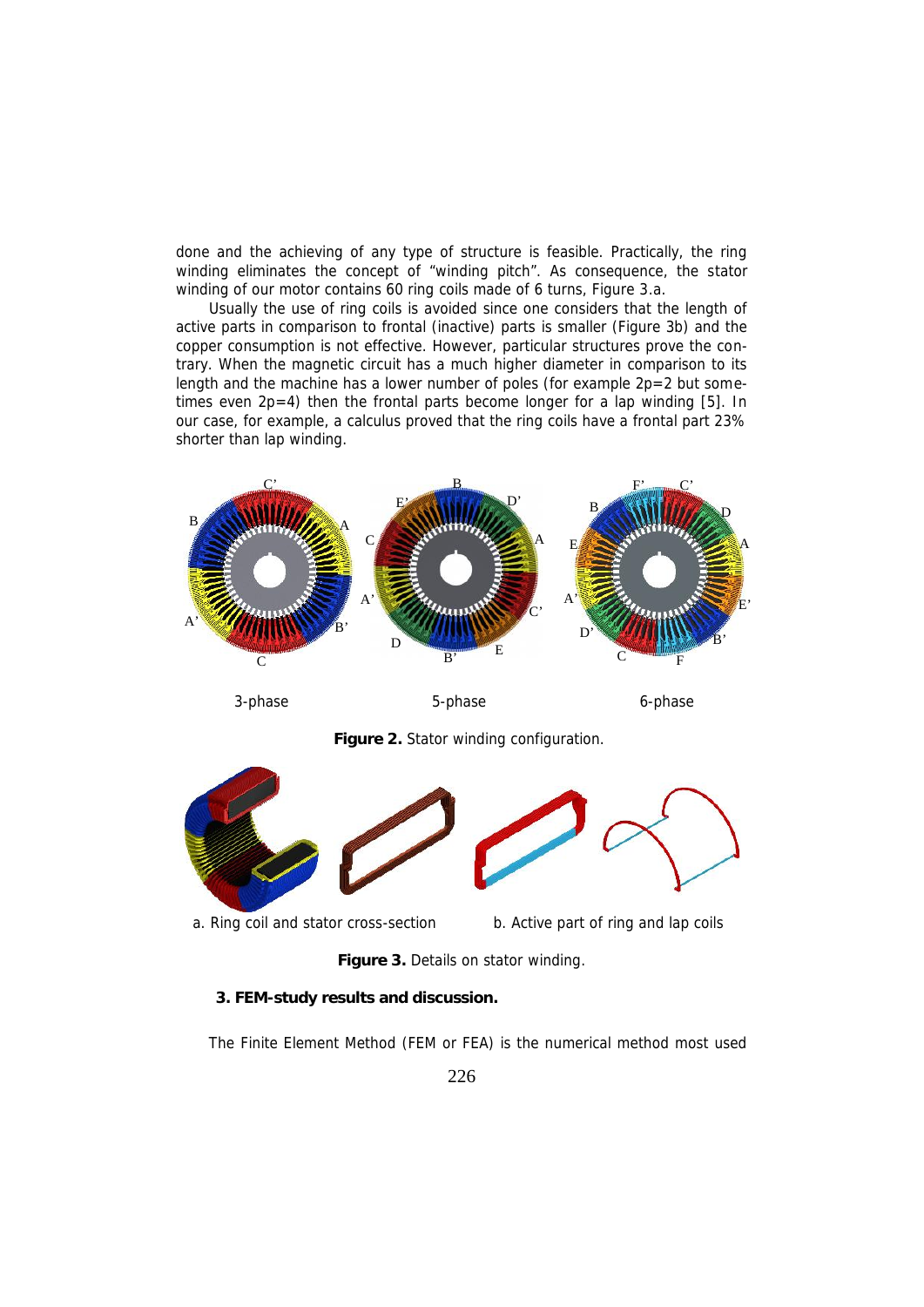in the simulation of electrical machines. The sensitivity of this method is very high and the results can be very close to the experimental ones. In other words, a proper analysis followed by an optimization procedure can offer the final solution for the construction of an electric machine.

The first approach took into consideration the so-called magnetodynamic analysis. It simulates the steady-state operation. Practically, this is a circuit coupled analysis, which does not take into consideration the movement equations.

A special remark has to be made concerning the electric circuit. In order to ensure equal operation prerequisites (for a proper comparison), the supply voltage corresponding to each coil has been maintained constant. Since the line voltage (star connection) of the three-phase machine is of 750 V then we have the following phase voltages:  $U_{3ph}$ =433V,  $U_{5ph}$ =259.8V and  $U_{6ph}$ =216.5V.



**Figure 4.** Flux density color map.

Figure 4 shows the flux density map inside the magnetic circuit. As one expected, the values should be similar for all three variants. However there is an obvious abnormality for the six-phase machine, which develop a non-symmetrical magnetic field. As a matter of fact, the particular supply (the above mentioned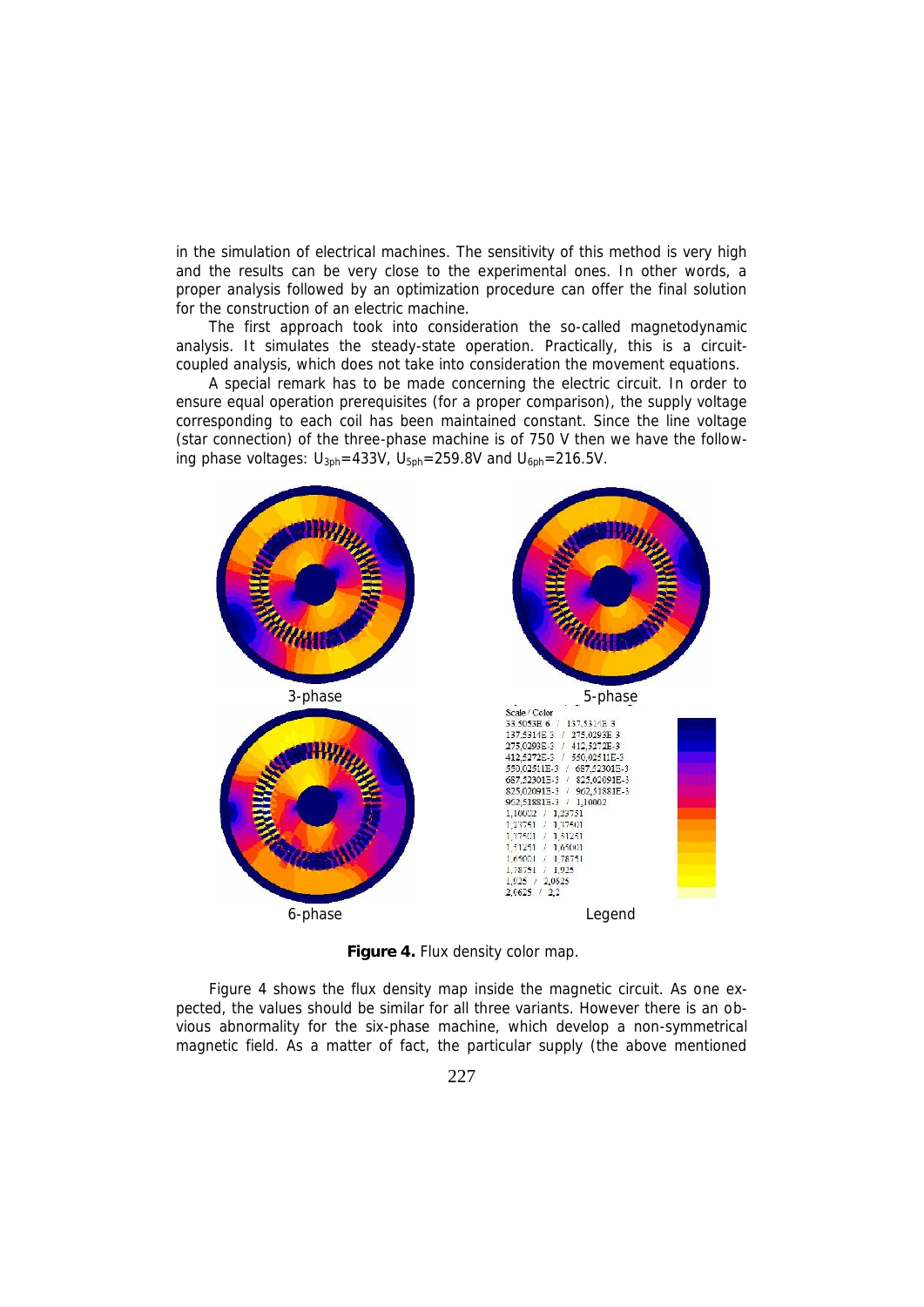30°) in absence of the control of phase currents determines a distortion of the rotating field.

The variation of the electromagnetic torque with slip is presented in Figure 5. One can see that both the starting torque and the pull-out torque have superior values with the increase of the number of phases.



**Figure 5.** Variation of electromagnetic torque with slip.



**Figure 6.** No-load start-up (transient duty).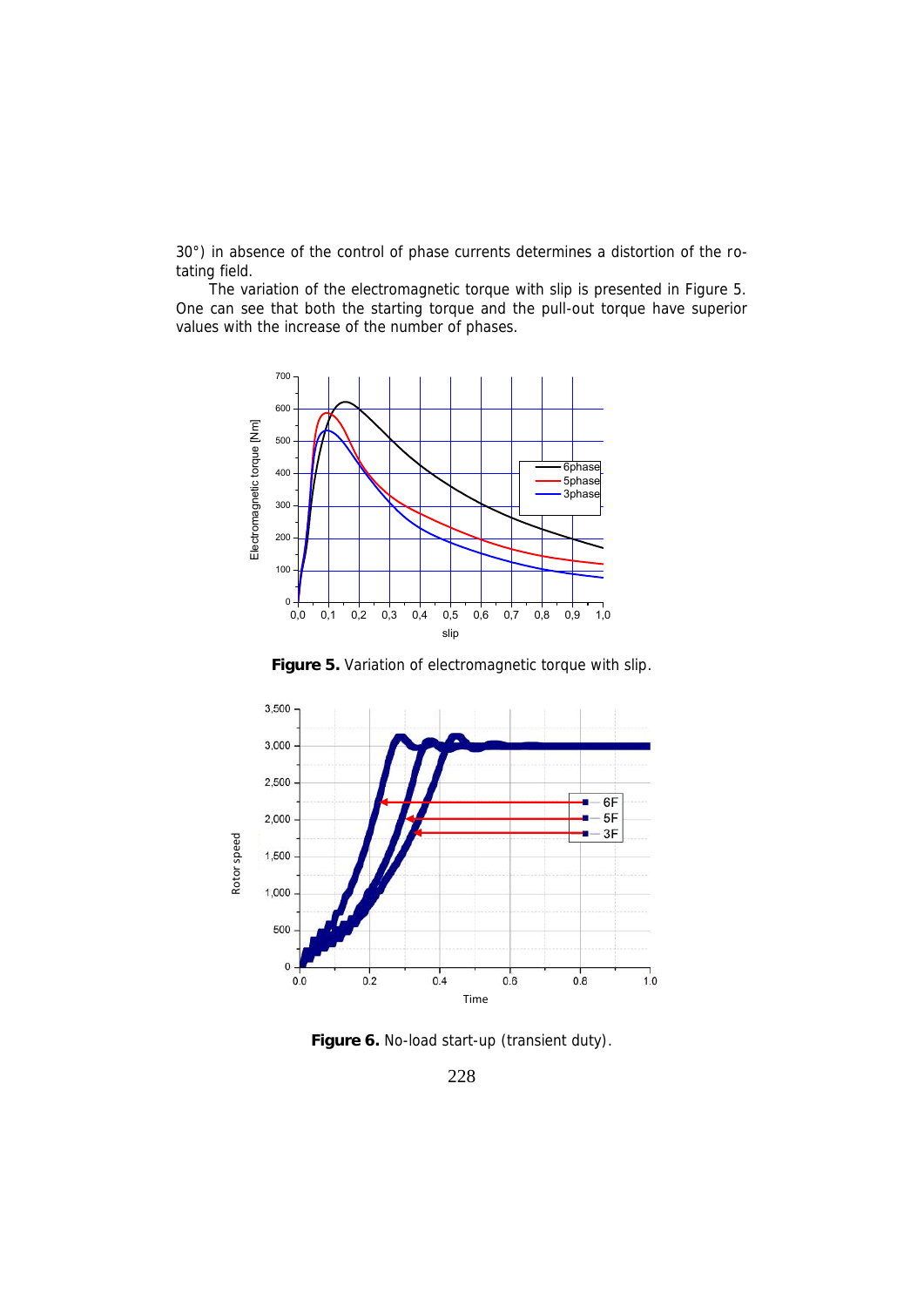The transient analysis adds the movement equation to the general equations system. Figure 6 put in view the no-load start-up and prove that, in accordance with the obtained start-up torque values there is a difference in acceleration of the motor, in favors of multiphase units.

## **4. Conclusion**

We have investigated in this paper an induction motor that was supplied in three-, five- and six-phase configuration. For this purpose, a special design regarding the stator winding has been performed. The results confirm the superiority of multiphase motors in comparison to the three-phase counterparts.

### **References**

- [1] Levi E., *Multiphase Electric Machines for Variable-Speed Applications*, IEEE Trans. Ind. Electronics, Vol.55, No.5, pp. 1893-1909, May 2008.
- [2] Levi E., Bojoi R., Profumo F., Tolyat H., Williamson S., *Multiphase Induction Motor Drives – A Technology Status Review*, IET Electr. Power Applic., Vol. 1, No. 4, pp.489-516, July 2007.
- [3] Abu-Rub H., Iqbal A., Guzinski J., *High Performance Control of AC Drives with MATLAB/SIMILINK Models*, Wiley, 2012.
- [4] Khan M.R., Iqbal A., Ahmed Sk.M., Moinuddin S., Payami S., *Multi phase Alternative Current Machine Winding Design*, International Journal of Engineering, Science and Technology, Vol.2, No.10, p. (79-86), 2010.
- [5] Virlan B., Simion Al., Livadaru L., Benelghali S., Outbib R., *Analysis of a Three-Phase Induction Motor for Multispeed Applications*, Proceedings ICEM'12, Marseille, France, p.(409-415), 2012.

*Addresses:*

- Assoc. Prof. Dr. Eng. Leonard Livadaru, "Gheorghe Asachi" Technical University of Ia i, Bd. Profesor Dimitrie Mangeron, nr. 21-23, 700050, la i, livadaru@ee.tuiasi.ro
- Cristian Nu escu, "Gheorghe Asachi" Technical University of Ia i, Bd. Profesor Dimitrie Mangeron, nr. 21-23, 700050, Ia j. Cristian.Nutescu@ibcromania.ro
- Lect. Dr. Eng. Adrian Munteanu, "Gheorghe Asachi" Technical University of Ia i, Bd. Profesor Dimitrie Mangeron, nr. 21-23, 700050, Ia i, amunteanu@ee.tuiasi.ro